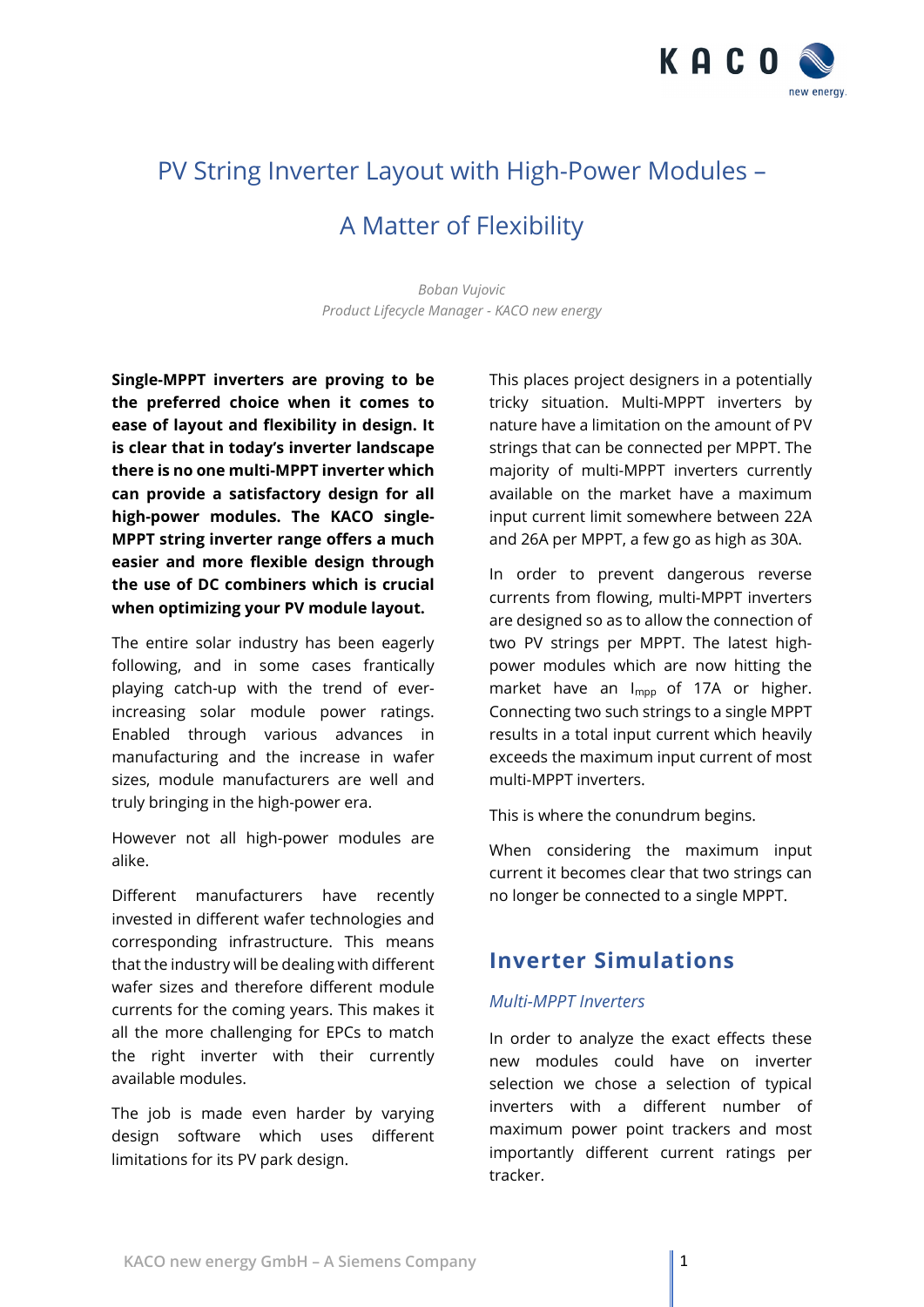

This provides us with a range from 22A up to 30A per MPPT which is typical for most available inverters. The general number of MPPTs ranges between 9 to 12 for inverters in this power range and we have also included an 1100V DC inverter for good measure.

We have also considered several module manufacturers with varying power ratings and most importantly varying current ratings. Considering the increasing role of

bifacial modules we have also simulated each module with and without a 10% bifacial gain. This will allow us to observe the difference this could make to the overloading of the individual inverters.

For the calculation of the string lengths the following parameters were used:

- MPPT<sub>min</sub> at 60°C
- MPPT $_{\text{max}}$  at 15°C
- V<sub>oc</sub> at 0°C

Legend: <100% oversizing 100%> oversizing <120%

>120% oversizing

185kVA Inverter 1500V DC **9 MPPT 26A / MPPT** 250kVA Inverter 1500V DC **12 MPPT 30A / MPPT**  175kVA Inverter 1500V DC **12 MPPT 22A / MPPT**  110kVA Inverter 1100V DC **12 MPPT 26A / MPPT**  Without bifacial gain Risen Titan 605W Impp 17.30A Ibf10 19.03A Vmpp 34.98V 97% 9Str. x 33Mod. 96% 12Str. x 33Mod. 129% 12Str. x 33Mod. 145% 12Str. x 22Mod. With 10% bifacial gain 107% 9Str. x 33Mod. 105% 12Str. x 33Mod. 142% 12Str. x 32Mod. 160% 12Str. x 22Mod. Without bifacial gain Trina Vertex 525W Impp 17.04A Ibf10 18.74A Vmpp 30.8V 94% 9Str. x 37Mod. 93% 12Str. x 37Mod. 126% 12Str. x 37Mod. 137% 12Str. x 24Mod. With 10% bifacial gain 104% 9Str. x 37Mod. 102% 12Str. x 37Mod. 138% 12Str. x 37Mod. 151% 12Str. x 24Mod. Without bifacial gain Jinko Tiger PRO 580W Impp 13.15A Ibf10 14.47A Vmpp 44.11V 147% 18Str. X 26Mod. 145% 24Str. X 26Mod. 98% 12Str. X 26Mod. 108% 12Str. X 17Mod. With 10% bifacial gain 161% 18Str. X 26Mod. 159% 24Str. X 26Mod. 108% 12Str. X 25Mod. 118% 12Str. X 17Mod. Without bifacial gain Longi HiMo5 545W Impp 13.04A Ibf10 14.34A Vmpp 41.80V 149% 146%<br>18Str. X 28Mod. 24Str. X 28Mod. 99% 12Str. X 28Mod. 107% 12Str. X 18Mod. With 10% bifacial gain 163% 18Str. X 28Mod. 161% 24Str. X 28Mod. 109% 12Str. X 28Mod. 118% 12Str. X 18Mod.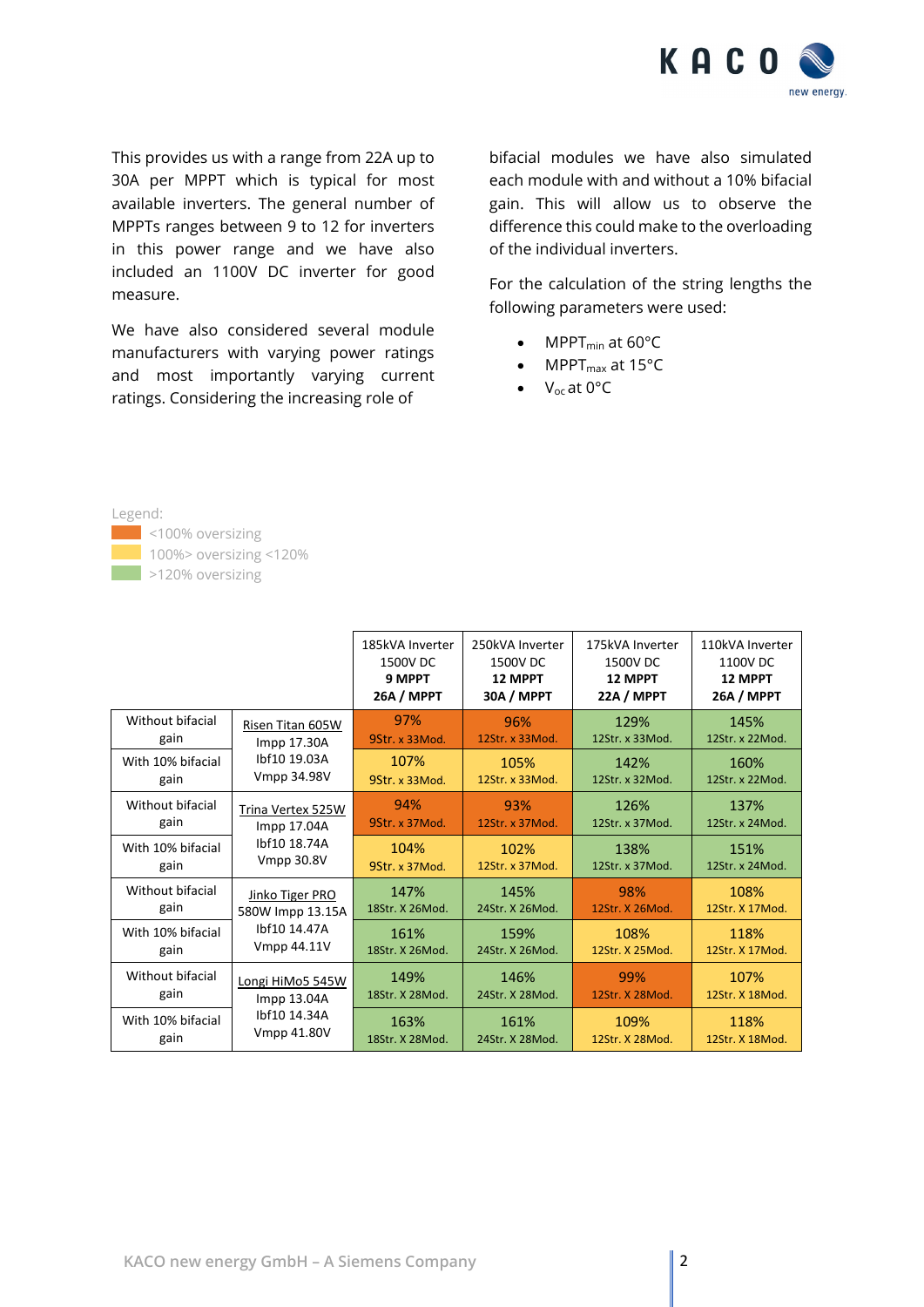

The maximum number of strings was based on the maximum power point current (Impp) of the modules and the MPPT current rating of the inverters.

If the maximum input current allowed for two strings to be connected per MPPT we have calculated as such. Where the maximum input current of the inverters does not allow for the connection of two strings per MPPT we have calculated with only one string in order to stay within this limitation.

If we look at the maximum input current limitation of these multi-MPPT inverters it is difficult to come up with a design that works well with all high power and high current modules.

To enable a practical design with these new high current modules some of these inverters would need additional MPPTs or an even higher input current rating on existing MPPTs. The comparison between inverter #1 and #3 for example shows exactly the difference additional MPPTs can make, even if they have a slightly lower current rating.

It is clear that in today's inverter landscape there is no one multi-MPPT inverter which can provide a satisfactory design for all the high-power modules already available on the market and the high-power modules which are slated for release later this year and beyond.

The fact that multi-MPPT inverters have a fixed number of inputs can be a big issue when only one string can be connected per MPPT.

Using a single-MPPT inverter with a DC combiner avoids this inflexibility completely and ensures an optimal design.

#### *KACO Single-MPPT String Inverters*

This is where the blueplanet 125 - 165 TL3 string inverter range clearly shows one of its many advantages.



*blueplanet 165 TL3 with and without DC-switch*

Not only does this inverter range allow for a plant design based on the advantageous ['virtual central' layout](https://kaco-newenergy.com/fileadmin/downloads/documents/KNE-PAP-Virtual-Central-Cost-Benefit.pdf) but it also provides ample flexibility regardless of the type of high-power modules being used. This is because you can pair the inverter with the exact DC combiner you need for your project.

The following simulations were performed under the same conditions as the multi-MPPT inverter simulations.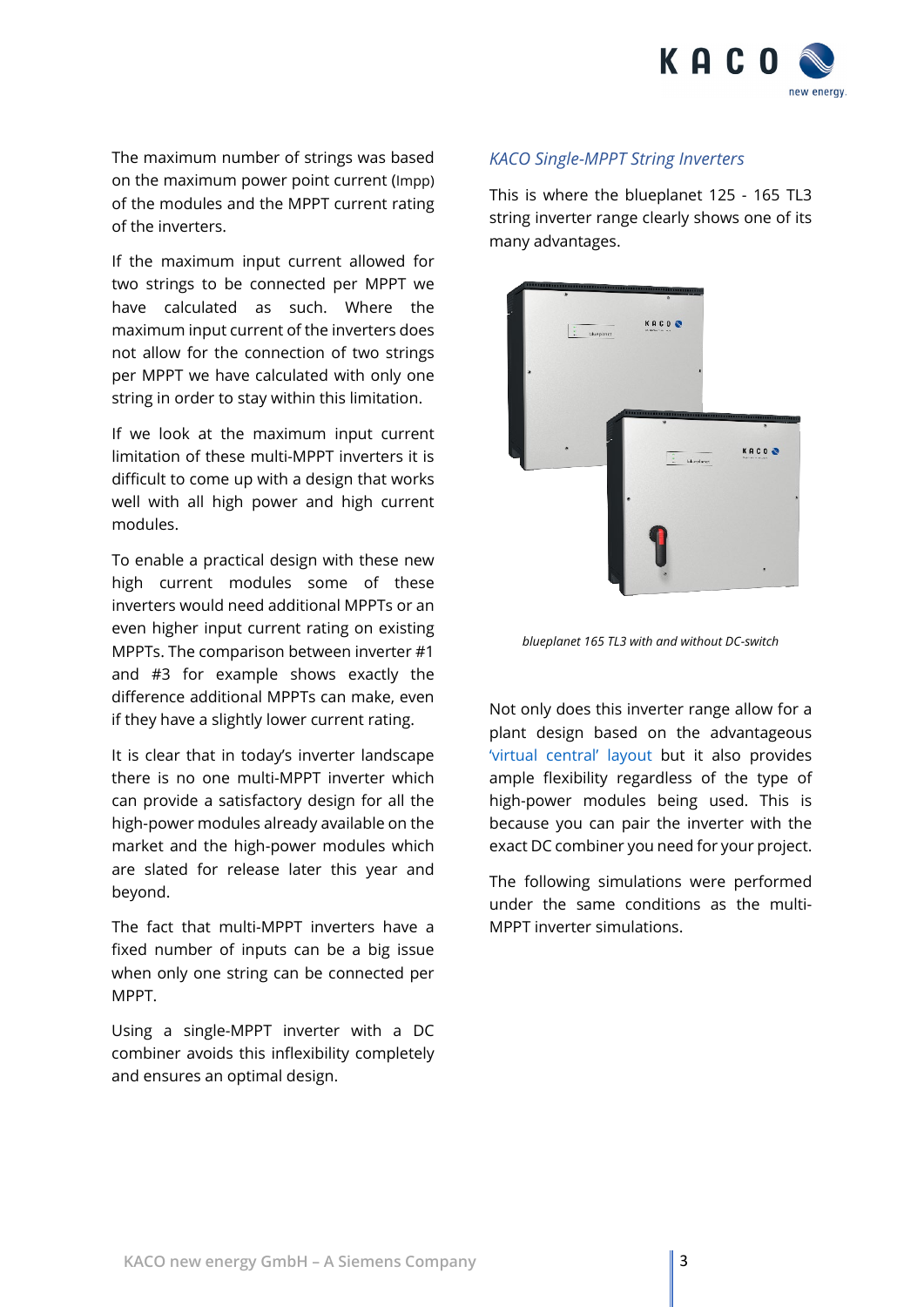

|                           |                                                                       | KACO                            | KACO                             |
|---------------------------|-----------------------------------------------------------------------|---------------------------------|----------------------------------|
|                           |                                                                       | blueplanet 125 TL3              | blueplanet 165 TL3               |
|                           |                                                                       | 1 MPPT                          | 1 MPPT                           |
|                           |                                                                       | 160A DC Input                   | 183A DC Input                    |
|                           |                                                                       | 300A I <sub>DC SC</sub>         | 300A $I_{DCSC}$                  |
| Without bifacial<br>gain  | Risen Titan 605W<br>Impp 17.30A<br>Ibf10 19.03A<br><b>Vmpp 34.98V</b> | >150%<br>≥10Str. X 33Mod.       | >150%<br>≥13Str. X 33Mod.        |
| With 10% bifacial<br>gain |                                                                       | >150%<br>≥10Str. X 33Mod.       | >150%<br>≥13Str. X 33Mod.        |
| Without bifacial<br>gain  | Trina Vertex 525W<br>Impp 17.04A<br>Ibf10 18.74A<br>Vmpp 30.8V        | >150%<br>≥10Str. X 37Mod.       | >150%<br>≥13Str. X 37Mod.        |
| With 10% bifacial<br>gain |                                                                       | >150%<br>≥10Str. X 37Mod.       | >150%<br>≥13Str. X 37Mod.        |
| Without bifacial<br>gain  | Jinko Tiger PRO 580W<br>Impp 13.15A<br>Ibf10 14.47A<br>Vmpp 44.11V    | >150%<br>≥13Str. X 26Mod.       | >150%<br>≥17Str. X 26Mod.        |
| With 10% bifacial<br>gain |                                                                       | >150%<br>≥13Str. X 26Mod.       | >150%<br>≥17Str. X 26Mod.        |
| Without bifacial<br>gain  | Longi HiMo5 545W<br>Impp 13.04A<br>Ibf10 14.34A<br><b>Vmpp 41.80V</b> | >150%<br>≥13Str. X 28Mod.       | >150%<br>≥17Str. X 28Mod.        |
| With 10% bifacial<br>gain |                                                                       | >150%<br>$\geq$ 12Str. X 28Mod. | >150%<br>$\geq 16$ Str. X 28Mod. |

Clearly the single-MPPT topology helps not only in a favourable overall system layout but also provides an ease of DC module layout not available with all multi-MPPT inverters.

In conclusion, the topology selected by KACO offers strong freedom to select your desired high-power panel and string these panels to your KACO inverter. Combined with its high overload capability, excellent high temperature performance, industry leading efficiency and safety factors it is the perfect fit for your next project.

### **Our Past Ensures Our Future**

As demonstrated the KACO blueplanet 125 - 165 TL3 are a perfect match for all highpower modules on the market. High-power modules are also increasingly being used for C&I projects, however. Where other manufacturers have needed to adjust their existing products, you can rest assured that our C&I inverter portfolio is already compatible with these high-power modules.

The blueplanet 87.0 - 105 TL3 inverters, which belong to the same inverter series as the blueplanet 125 - 165 TL3, are similarly prepared for use with high-power modules.

Our blueplanet 50.0 and 60.0 TL3 inverters for larger C&I applications are also based on the single-MPPT topology, have a maximum input current of 90A and 103A respectively and come in a variety of versions. These versions allow for either a direct string connection at the inverter or a virtual central design with the use of DC combiners.